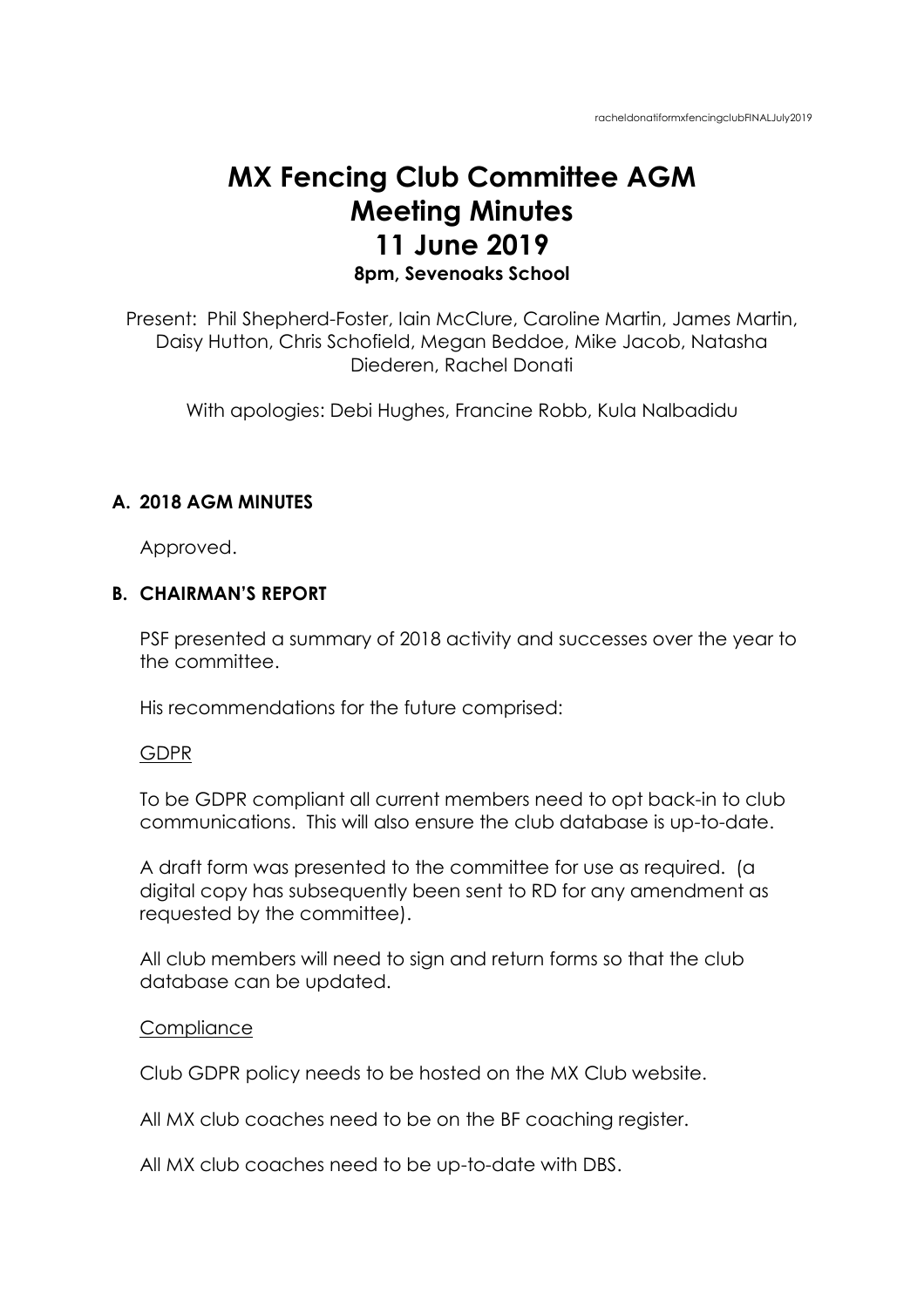# Compliance cont.

The MX club welfare officer should ideally be hosted on the club website with a photo and contact number.

The new mask regulations coming into force in Jan 2020 will require the club to replace all masks by this time, so funding will need to be sourced (KCC was suggested as a good source).

## Accounts and fees

Full documentation on financials was given to IM, RD.

All debts and fees are paid apart from outstanding payments due to:

| Megan Beddoe      | (tba)     |
|-------------------|-----------|
| Daisy Hutton      | (tba)     |
| Chris Schofield   | (600)     |
| Sevenoaks Prep    | (£900)    |
| Sennocke Centre   | (E816.42) |
| South East Region | (E145)    |
|                   |           |

Monies are available to settle these final debts.

MB & DH to issue invoices to MX Club.

MX Club to settle debts with immediate effect.

## Coaching

Currently running as:

# Tuesday

- New Beacon PSF
- Sennocke PSF/MB/DH (on a three week cycle so one week in three is PSF coaching only). This means that currently it isn't possible to accommodate adult beginners.

An additional coach for beginners would be desirable.

## Wednesday

- Sevenoaks Prep – PSF & CS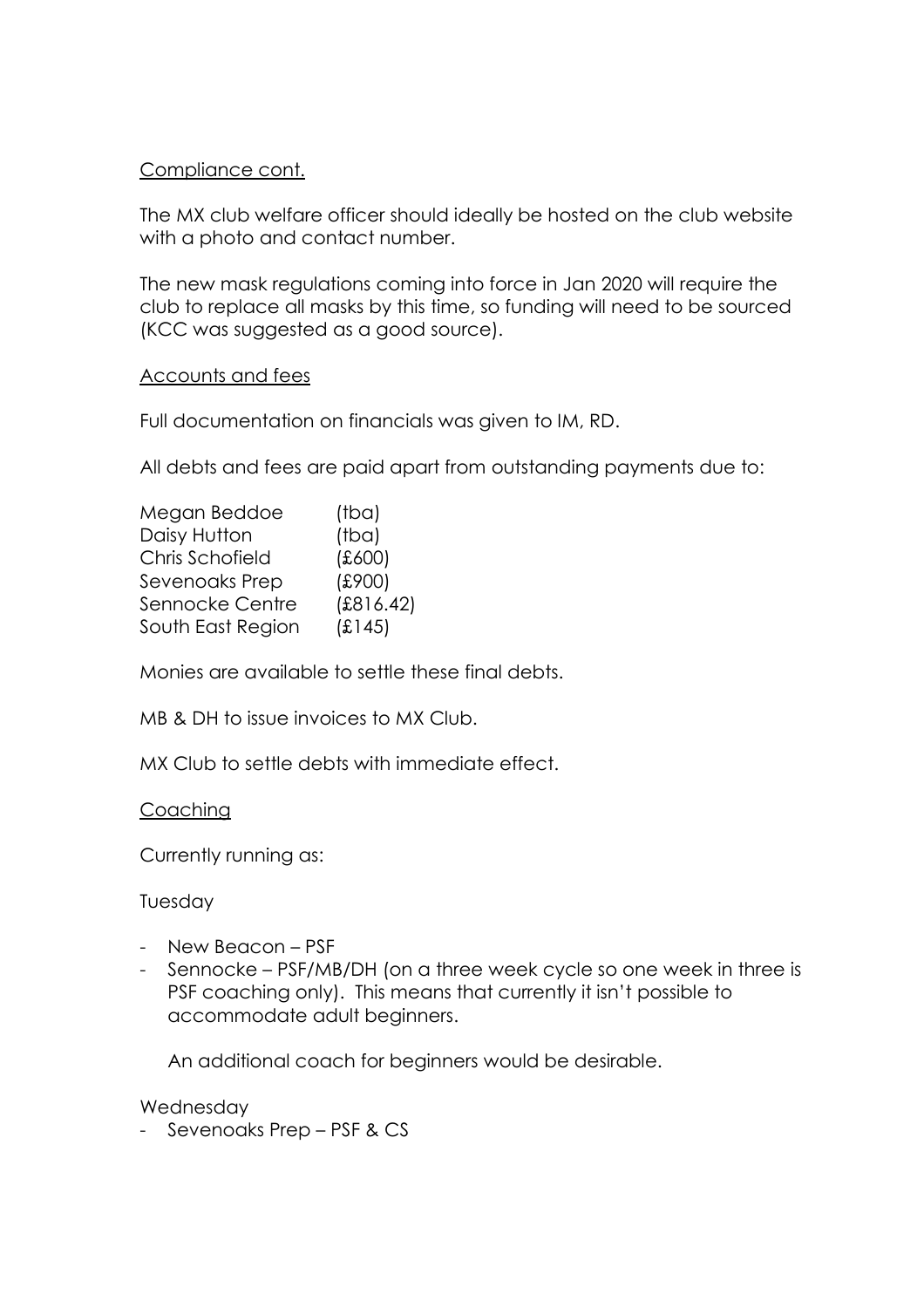# Staffing Competitions

LPJS & Poland

- Currently covered by DH/MB/MJ/FR
- MX pledges to attend six LPJS through the year.

**Cadets** PSF confirmed he is happy to coach cadet events.

**Juniors** There are currently no juniors at club.

**Internationals** MX Club does not currently fund coaching at international events. This would need to be negotiated with coaches.

## Coaching Fees

CS requested an increase to £37.50 per hour (£40 is standard).

PSF also has the ambition to achieve the same figure but is happy to do so in a 'stepped' process. To begin, he requested an increase to £32.50 per hour.

The committee needs to decide how to proceed on payment for coaches at events.

PSF recommended an increase in members' fees to anticipate the cost increase in coaches' fees.

## Members' Fees

PSF proposed the following increases to members' fees:

| Per quarter: | 1 night<br>2 nights<br>Students | £75<br>£140<br>£15 (to cover 12 sessions a year) |
|--------------|---------------------------------|--------------------------------------------------|
| Nightly:     | Guest<br>Students               | £12<br>£10                                       |
| Discounts:   | 10% for sibling                 |                                                  |

Approved.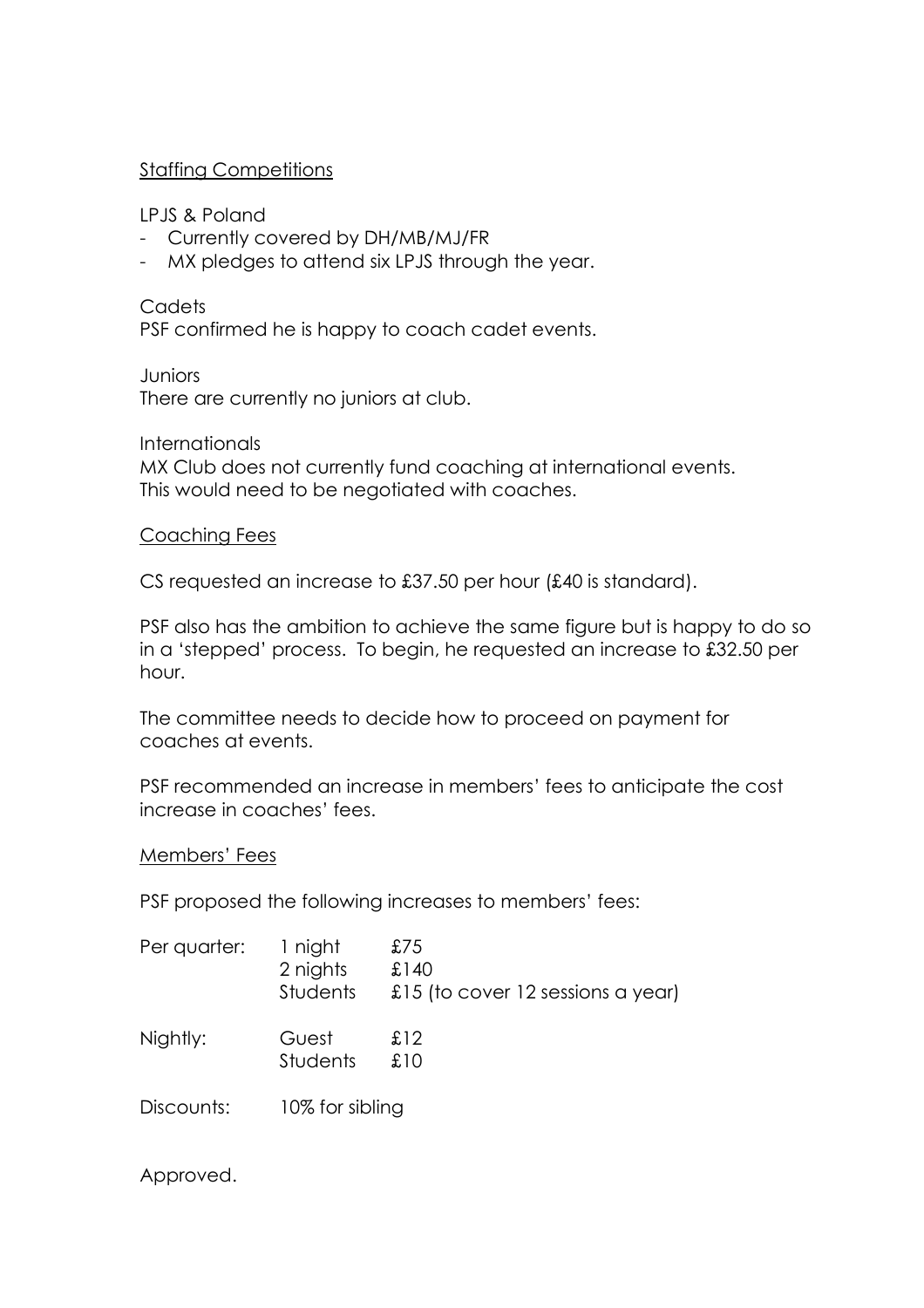# Members' Fees cont.

It was suggested at the AGM members make payments on a stipulated date to ease accounts reconciliation.

It was also mooted members pay for fencing fees termly (Sept 1, Jan 1, April 1) at the new rates (£100 for one night, £187 for two nights, students £20) from September 1st 2019.

MX club committee to agree new fees and process.

## Kit Inventory

PSF gave the following inventory to the committee.

6 plastrons 10 electric sabre masks 30 electric sabre gloves 800N 10 body wires 10 head wires 4 LP electric box sets 1 Favero electric box set 3 broken sabres 5 overlays 13 sabre lame 9 breeches 6 adult jackets 2 kit bags

All kit borrowed is now signed-in, and out by the club.

# **C. NEW ROLE AND ELECTION OF MEMBERS**

A new Coaches Representative was proposed to allow a coach to attend committee meetings and act as advocate (no voting rights) for the coaching team. Seconded and approved. The constitution will need to be amended.

| President and Chairman     | - Iain McClure     | (unanimous) |
|----------------------------|--------------------|-------------|
| Treasurer                  | - Debi Hughes      | (unanimous) |
| Secretary                  | - Rachel Donati    | (unanimous) |
| Junior Rep (U18s)          | - Natasha Diederen | (unanimous) |
| Club Armourer              | - Mike Jacob       | (unanimous) |
| <b>Welfare Officer</b>     | - Daisy Hutton     | (unanimous) |
| <b>Assistant Treasurer</b> | - Kula Nalbadidu   | (unanimous) |
| <b>Assistant Secretary</b> | - Mike Jacob       | (unanimous) |